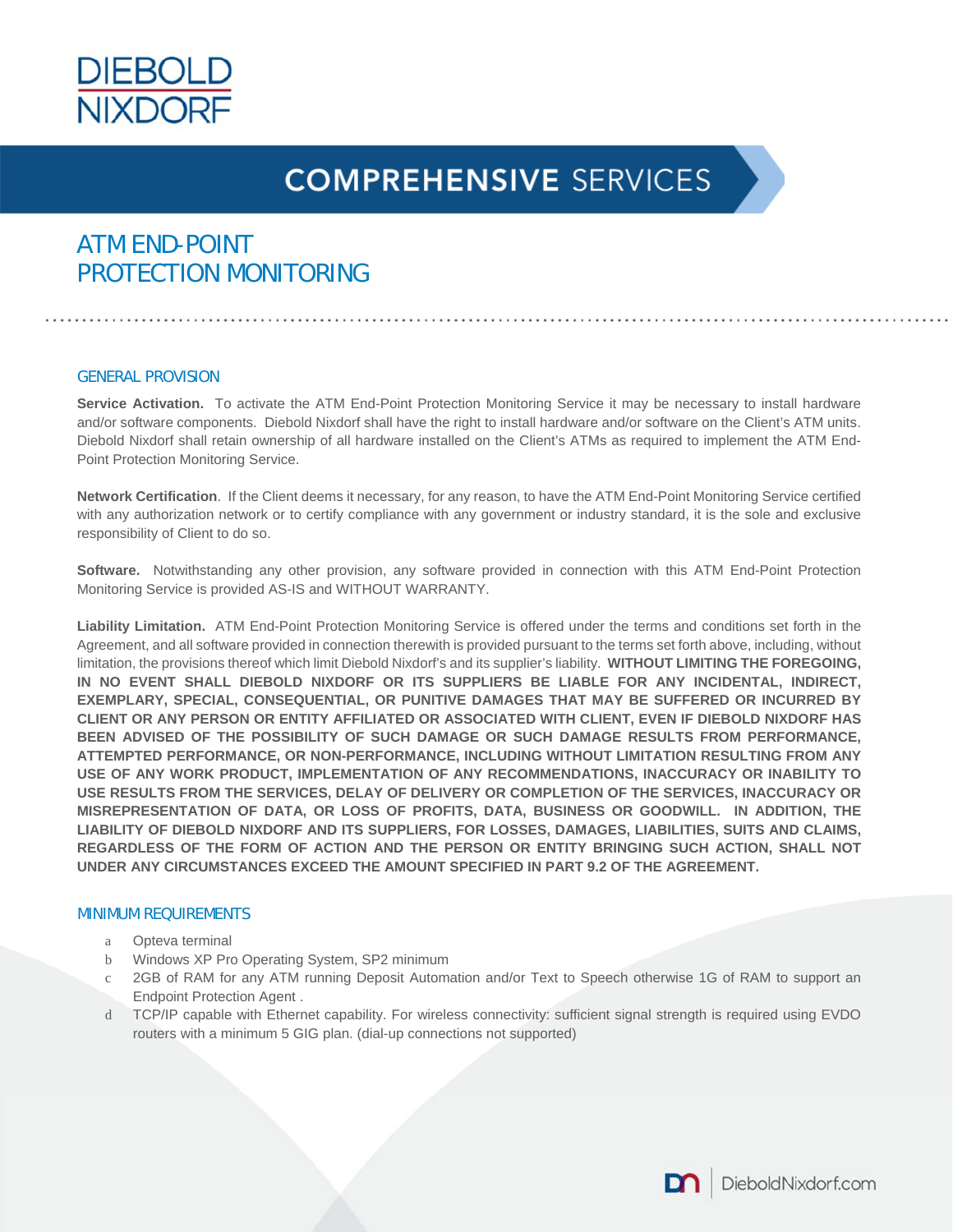

#### HOW IT WORKS

Diebold Nixdorf installs/configures the Symantec Endpoint Protection (SEP) software on the ATM to communicate with the End-Point Security system at Diebold Nixdorf's Operation Center. When the SEP software detects an event at an ATM, an alert is sent from the ATM to the system via this connection. Diebold Nixdorf monitors the SEP security log files for events related to security and react to security-related events as described below.

In addition to monitoring for security alerts/event, Diebold Nixdorf also manages the firewall, and Antivirus components of SEP. SEP software updates are automatically performed by the system, as they are made available by Symantec. The End-Point Security system checks the Symantec web site daily for any software updates. Each ATM checks-in to the End-Point Security system periodically to see if updates are available and if so, they are sent to the ATM to remain current with the latest levels of protection.

#### CORE SERVICE DESCRIPTION

Services include on-boarding, maintaining, reviewing, and reporting for "in-scope" ATMs configured with the standard SEP agent software build.

#### **On-boarding**

- Diebold Nixdorf licenses to the Client the Sygate/Symantec SEP software agent.
- Diebold Nixdorf configures the Symantec End Point Protection Server (SEP) console for Client's deployment at Diebold Nixdorf's Green facility.
- Diebold Nixdorf's ArcSight SEIM, which is located onsite at Diebold Nixdorf's facility, takes feeds from the SEP console.
- Diebold Nixdorf verifies the standard build prior to implementation on an initial ATM to ensure log feed information is available for monitoring.
- Diebold Nixdorf monitors and analyzes traffic detected by the SEP agent build to create a policy of expected or normal activity levels for the "in-scope" ATMs.

#### **SEP Console Maintenance**

- Diebold Nixdorf performs Rule Changes as described for each component in the below section title "ATM SEP Management Components" of this SOW.
- Diebold Nixdorf installs Diebold Nixdorf-approved (e.g., applicable, tested, and qualified) Symantec Updates for the "inscope" SEP console.

#### **Engineer Reviews**

Prior to implementing changes and Symantec software updates, Diebold Nixdorf conducts an Engineer Review to endeavor to ensure:

- Hardware/software meets all prerequisites
- Backup of previous configuration information exists
- Change is consistent with security best practices
- Change is relevant to Diebold Nixdorf's environment
- Change can be implemented within allotted timeframe

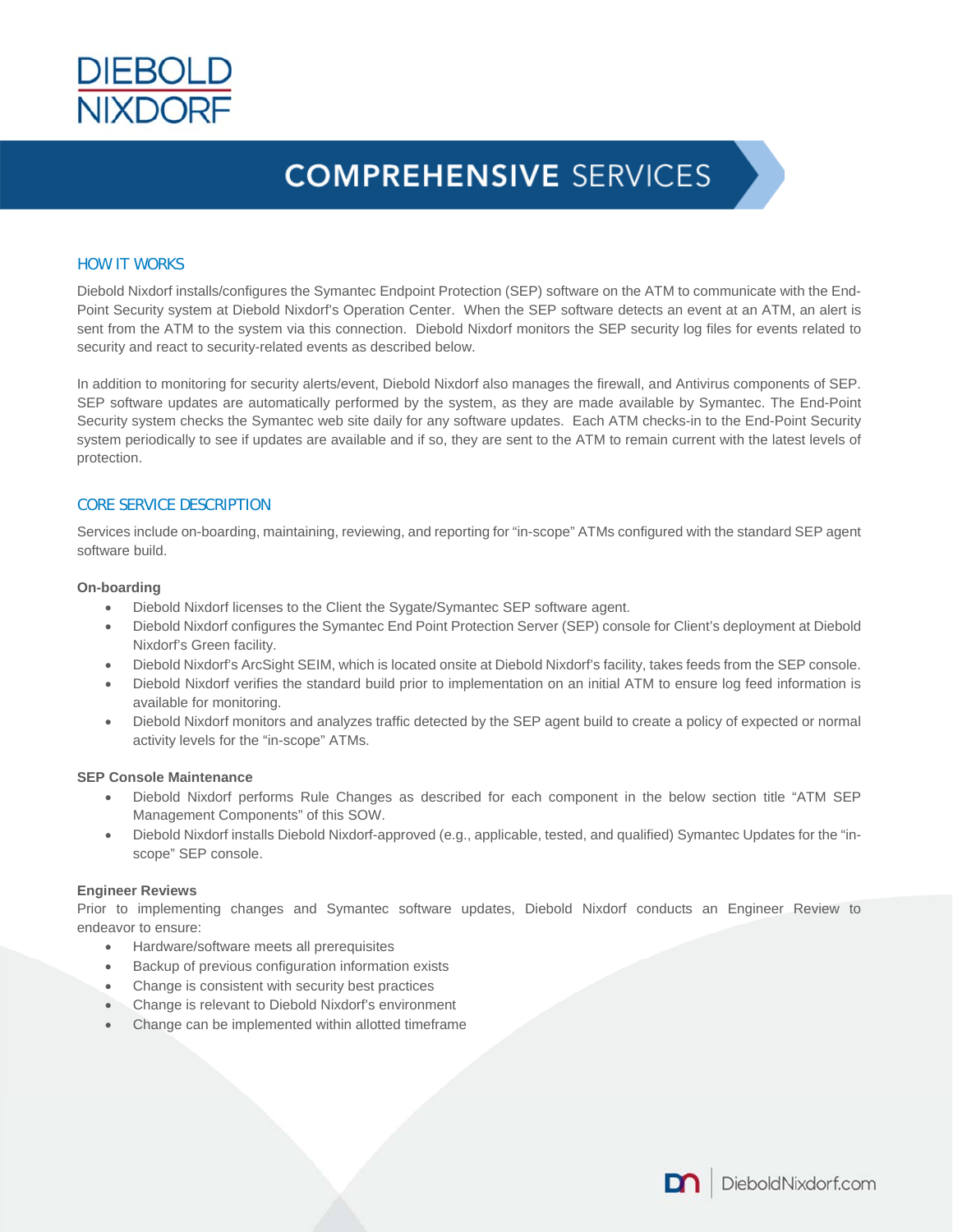

#### **Reporting**

 Reports containing information on the number and types of events received the previous month will be included in the monthly reporting received from Diebold Nixdorf.

#### **ATM SEP Managed Components**

Diebold Nixdorf will manage the firewall, HIDS/HIPS, and Antivirus SEP components via a centralized SEP management console, as described below.

- Diebold Nixdorf maintains a configuration profile of the SEP console in case of SEP console failure.
- Diebold Nixdorf will not implement changes to the Client's configuration without prior approval from Client.

#### **Firewall Component**

- Diebold Nixdorf will modify Rules via Access Control Lists (ACLs) for inbound and outbound connections.
- Diebold Nixdorf will implement one set of Firewall Rule changes per calendar month at Client's request.

#### **Antivirus Component**

Diebold Nixdorf configures the Antivirus component to automatically pull updates from Symantec.

#### **Monitored Service Components**

Diebold Nixdorf monitors SEP console logs utilizing a Log Transport Agent (LTA). Diebold Nixdorf utilizes a multi-phased approach to implement and "tune" monitoring services:

- Phase 1 Configuration
- Phase 2 Normalization
- Phase 3 Ongoing Tuning and Support

Diebold Nixdorf works with Client's main Point of Contact (POC) to create a schedule with dates for all deliverables, customize and tune appropriate components for Diebold Nixdorf's environment, and ensure completion of the Client Profile for environmental information.

*Phase 1 – Configuration:* Diebold Nixdorf pre-configures the SEP console for Client. Configuration is dependent upon Client providing all the required information as requested by Diebold Nixdorf.

*Phase 2 – Normalization:* Diebold Nixdorf reviews data generated, performs statistical analysis in accordance with the project plan. Diebold Nixdorf performs the following major functions during the Normalization process:

- Map software errors
- Establish a baseline by monitored service component
- Establish a set of rules for blocking, reporting, and logging
- Work with Client to establish minimum and maximum log quantity thresholds in appropriate time intervals, specific to each log source.

*Phase 3 – Ongoing Tuning and Support:* Phase 3 lasts for the duration of the SOW and consists of Diebold Nixdorf performing the following functions:

- Generate Events based on settings established during Normalization.
- Review all Events and escalate appropriately to Client based on Client's pre-defined escalation procedures laid out in the Client Profile document.
- Report on all Events in the monthly reports provided by Diebold Nixdorf.

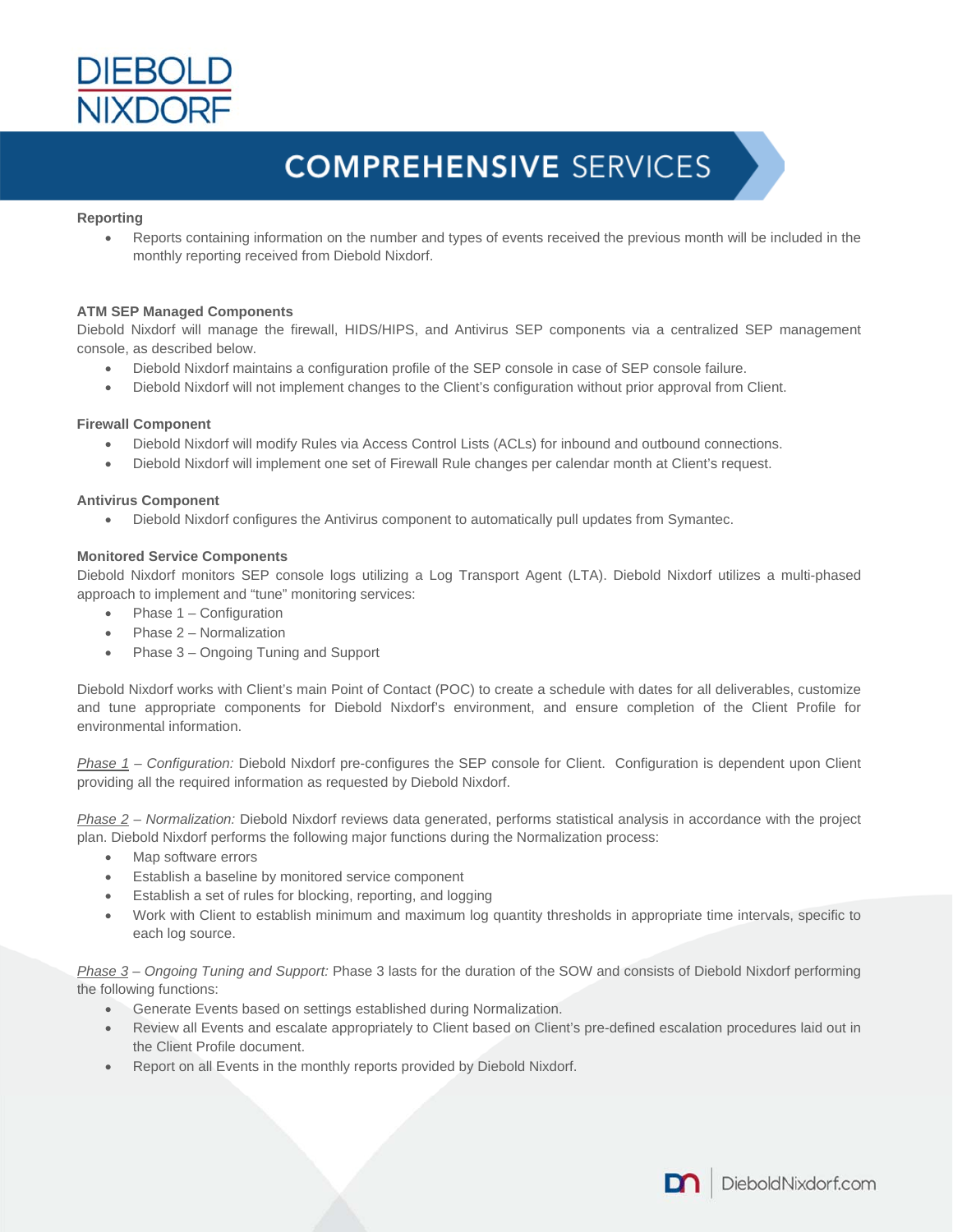

- Provide Client notifications and perform appropriate remediation tasks as defined in the "Response Plan" below
- Conduct Normalization and report card reviews when material shifts occur in Event patterns, for major network environment changes, or on an annual basis.
- Implement Rule Changes within a 24-hour implementation period within the standard business week, or within the first available Client-defined maintenance window.
- Contact Client of critical security events within fifteen minutes of detection by the system.

#### **Response Plan**

- Report Only Event data is reported monthly as part of the monthly reports provided by Diebold Nixdorf.
- Low Severity incident Email to Client
- High Severity incident The following response will be executed.
- Help Desk notifies Client of the incident. This notification will consist of both an e-mail and an attempt to contact the primary or back-up contacts for security events via phone.
- If requested, the Help Desk will consult with the Client on responding to the security event.
- If the Client requests that a Diebold Nixdorf Service technician be dispatched to replace the hard drive or reinstall the software, charges will apply.

#### **Response Categories**

Client could receive notification for the events that include, but not limited to, the following categories of Events. The Client is responsible in determining what, if any, response will take place if an Event is received. Examples of the possible type of Events that could be received are as follows:

| <b>Category Options</b>                              | <b>Description</b>                                                                                                                                                                                                                  | <b>Severity</b> |
|------------------------------------------------------|-------------------------------------------------------------------------------------------------------------------------------------------------------------------------------------------------------------------------------------|-----------------|
| Chat/Instant<br><b>Messaging Activity</b>            | A chat tool is being utilized like "gtalk" or AIM to communicate to/from the ATM.<br>- Typically against company policies                                                                                                           | High            |
| <b>SEP</b><br>Configuration<br>Change / Modification | Activity that indicates a change in the configuration of a device (i.e. Firewall<br>config changes, etc.)                                                                                                                           | Low             |
| Connectivity<br>Network Problem                      | These events indicate possible problems with network health or connectivity.                                                                                                                                                        | Low             |
| Desktop<br>Application<br>Exploit                    | Any buffer overflow attempts to exploit vulnerabilities associated with user<br>applications running on an ATM.                                                                                                                     | High            |
| ATM Reconnaissance                                   | Activity that attempts to find out what's on a ATM (e.g. Vulnerability scanning:<br>Nessus, Whisker, OS Flaws, etc)                                                                                                                 | Low             |
| Informational<br>Messages                            | These events are informational in nature and have little to no security or system<br>impact (example: AV updates were updated successfully)                                                                                         | Report          |
| Network Exploit                                      | Network traffic, which represents anomalies or RFC violations for such protocols<br>as TCP or ICMP. (Unexpected Data in an ICMP packet or Flags not set<br>appropriately in a TCP packet, TCP-IP Protocol Anomalies, RFC Violation) | Low             |
| <b>Network</b><br>Reconnaissance                     | Activity that attempts to find out what's on the network - Information/Discovery<br>Scan: Nmap, SYS Scan, Port sweep                                                                                                                | Low             |
| OS Exploit                                           | Any attempts to exploit vulnerabilities associated with an Operating System via<br>buffer overflow. (example: Vulnerabilities with the windows kernel).                                                                             | High            |

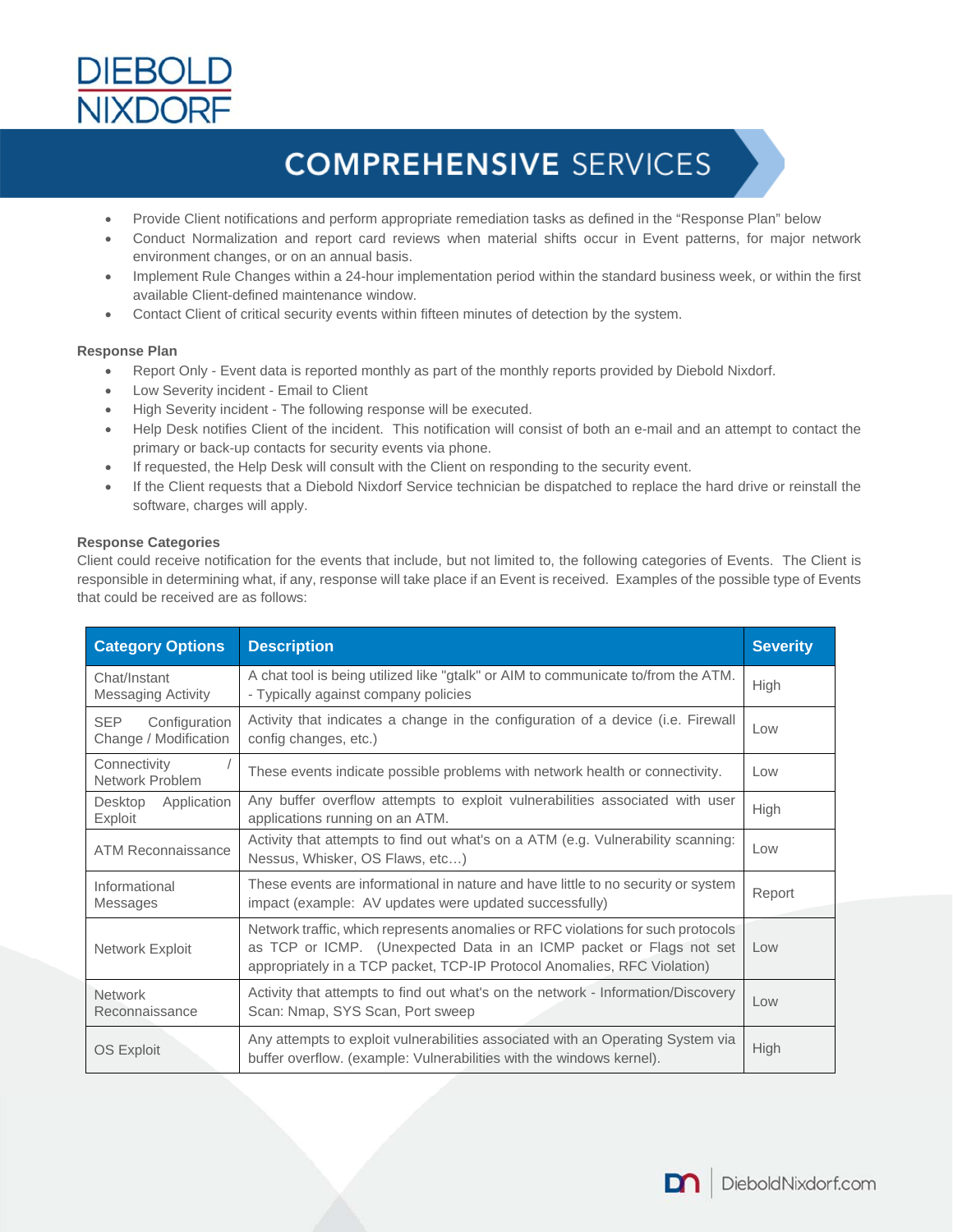

| Unauthorized Remote<br>Access | This activity is caused by use of unauthorized remote administration tools (e.g.<br>RDP / Term Server, VNC, etc).                                              | Report |
|-------------------------------|----------------------------------------------------------------------------------------------------------------------------------------------------------------|--------|
| Spyware / Malware             | Hostile or intrusive software which may monitor and report system activities to<br>third parties or cause damage to the operating system without user consent. | High   |
| Virus / Trojan / Worm         | Malicious code/software that compromises system integrity and security. This<br>may lead to network disruptions, data loss and system instability.             | High   |

#### **Changes in Service**

If regulatory changes (e.g., changes by a regulatory agency, legislative body, or court of competent jurisdiction) require Diebold Nixdorf to modify the Services described herein, Client agrees in good faith to work with Diebold Nixdorf to amend this SOW accordingly.

#### **Connectivity**

Connectivity is required between the ATMs and Diebold Nixdorf's Network Operations Center (NOC). The following connectivity options may be implemented:

- **MPLS** Circuits and routers are ordered and provisioned by Diebold Nixdorf; Client is billed by Diebold Nixdorf o to Client's wide-area network or directly to each ATM
- **Wireless using EVDO routers** (5 GB min. plan) of sufficient signal strength Wireless plans are ordered and provisioned by Diebold Nixdorf; Client is billed by Diebold Nixdorf
	- o directly from each ATM (Requires one circuit and router per ATM)
- **VPN Managed** VPN HW/SW is provided by Diebold Nixdorf; Client is billed by Diebold Nixdorf
	- o to Client's wide-area network or directly to each ATM
- **VPN Co-managed** VPN HW/SW is provided by Client (Client location) and by Diebold Nixdorf (Diebold Nixdorf location); Client is billed by Diebold Nixdorf
	- o to Client's wide-area network or directly to each ATM

### IMPLEMENTATION PROJECT – DIEBOLD NIXDORF RESPONSIBILITIES

- a. Review and reach agreement on the incident response plan.
- b. Configuring the Symantec Endpoint Protection server for the standard ATM End-Point Protection Monitoring Service.

### IMPLEMENTATION PROJECT – CLIENT RESPONSIBILITIES

- a. Client must have a valid Master Licensing Agreement (MLA), Managed Equipment and Services Agreement (MESA), or Diebold Nixdorf Comprehensive Agreement (DCA) with Diebold Nixdorf representing the copies of Windows XP Pro, or later version, they have licensed for their ATMs. The number of copies purchased must equal the number of ATMs to be managed by this service.
- b. Client must provide Diebold Nixdorf Technician with administrative rights to access the ATM during the Security Agent Client Installation process.
- c. Client must have sufficient bandwidth available on their internal network to support large file transmissions; Diebold Nixdorf highly recommends that the internal network be a minimum of 128K.
- d. Client must accept the addition of pre-defined rules to the ATMs firewall application to allow it to communicate with the Symantec Endpoint Protection Server operated by Diebold Nixdorf.